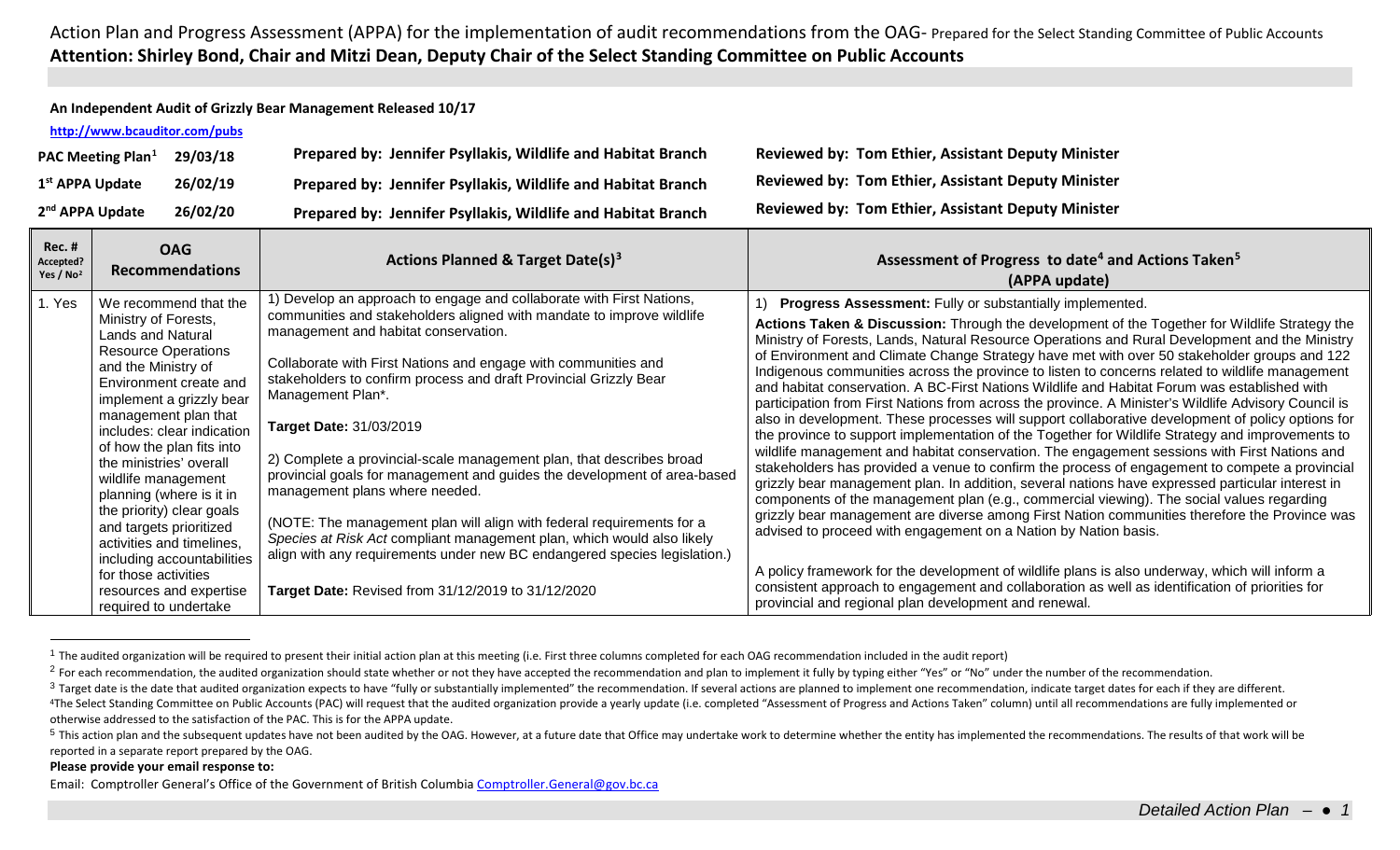| <b>Rec. #</b><br>Accepted?<br>Yes / No <sup>2</sup> | <b>OAG</b><br><b>Recommendations</b>                                                                                                                                                                                                                     | <b>Actions Planned &amp; Target Date(s)<sup>3</sup></b>                                                                                                                                                                                                                                                                                                    | Assessment of Progress to date <sup>4</sup> and Actions Taken <sup>5</sup><br>(APPA update)                                                                                                                                                                                                                                                                                                                                                                                                                                                                                                                                                                                                                                                                                                                                                                                                                                                                                                                                                                                                                                                                                                                                                                                                                                                                                                                                                                                                                                                                                                                                                                                 |
|-----------------------------------------------------|----------------------------------------------------------------------------------------------------------------------------------------------------------------------------------------------------------------------------------------------------------|------------------------------------------------------------------------------------------------------------------------------------------------------------------------------------------------------------------------------------------------------------------------------------------------------------------------------------------------------------|-----------------------------------------------------------------------------------------------------------------------------------------------------------------------------------------------------------------------------------------------------------------------------------------------------------------------------------------------------------------------------------------------------------------------------------------------------------------------------------------------------------------------------------------------------------------------------------------------------------------------------------------------------------------------------------------------------------------------------------------------------------------------------------------------------------------------------------------------------------------------------------------------------------------------------------------------------------------------------------------------------------------------------------------------------------------------------------------------------------------------------------------------------------------------------------------------------------------------------------------------------------------------------------------------------------------------------------------------------------------------------------------------------------------------------------------------------------------------------------------------------------------------------------------------------------------------------------------------------------------------------------------------------------------------------|
|                                                     | the activities in the plan.                                                                                                                                                                                                                              |                                                                                                                                                                                                                                                                                                                                                            | 2) Progress Assessment: Partially Implemented<br>Actions Taken & Discussion: Much of the technical/scientific background and content of the<br>management plan has been drafted, and broad objectives for grizzly bear management have been<br>identified internally by ministry professionals. A collaborative engagement process with First<br>Nations, Stakeholders and the public is in development. Engagement with First Nations is<br>anticipated to begin in early spring, 2020. The federal government is developing a management<br>plan for grizzly bears in Western Canada, the Province and the federal government are<br>coordinating their efforts to ensure consistency and minimize burden on Indigenous Governments.<br>The coordination across provincial and federal jurisdiction and several First Nation organizations<br>interested in participating has delayed the anticipated completion date.                                                                                                                                                                                                                                                                                                                                                                                                                                                                                                                                                                                                                                                                                                                                                    |
| 2. Yes                                              | We recommend that the<br>Ministry of Forests,<br>Lands and Natural<br><b>Resource Operations</b><br>and the Ministry of<br>Environment develop<br>and implement an<br>adequately resourced<br>inventory and monitoring<br>strategy for grizzly<br>bears. | A grizzly bear inventory and monitoring strategy, which will identify priorities<br>and implementation timelines, will be a component of the provincial grizzly<br>bear management plan and follow the same timelines.<br>Target Date: Revised from 31/12/2019 to 31/12/2020 (aligned with the<br>revised target date of the Grizzly Bear Management Plan) | <b>Progress Assessment: Partially implemented</b><br>Actions Taken & Discussion: An Inventory and Monitoring Plan for grizzly bears is anticipated to<br>be an appendix to the provincial Grizzly Bear Management Plan; the draft management plan<br>includes a section on inventory and monitoring, which is subject to change pending engagement<br>with First Nations and the public.<br>The current system of classifying Grizzly Bear Population Units as "viable, threatened, extirpated"<br>has been updated, improved, and approved by the executive of FLNRO and ENV. The new<br>system is a defensible and modern system for classifying specific populations and will facilitate the<br>prioritization for inventory and monitoring of grizzly bear populations.<br>Early analyses into securing long-term funding to implement effective monitoring has included a<br>survey of current funding and governance approaches to environmental monitoring (generally), as<br>well as various third-party partnerships.<br>Both the Species at Risk and Improving Wildlife Management and Habitat Conservation public<br>engagement processes have enabled public, local governments, First Nations, Industry and<br>stakeholders input and ideas on long-term funding solutions for species and habitat inventory,<br>monitoring, and related reporting.<br>DNA based grizzly bear inventories, historically confined to the Kootenay and the Southern<br>Interior, are now being conducted on the Central Coast, North Coast, Omineca Region, and<br>Skeena Region. These expanded datasets will substantively improve the monitoring coverage in<br>the province. |

## **Please provide your email response to:**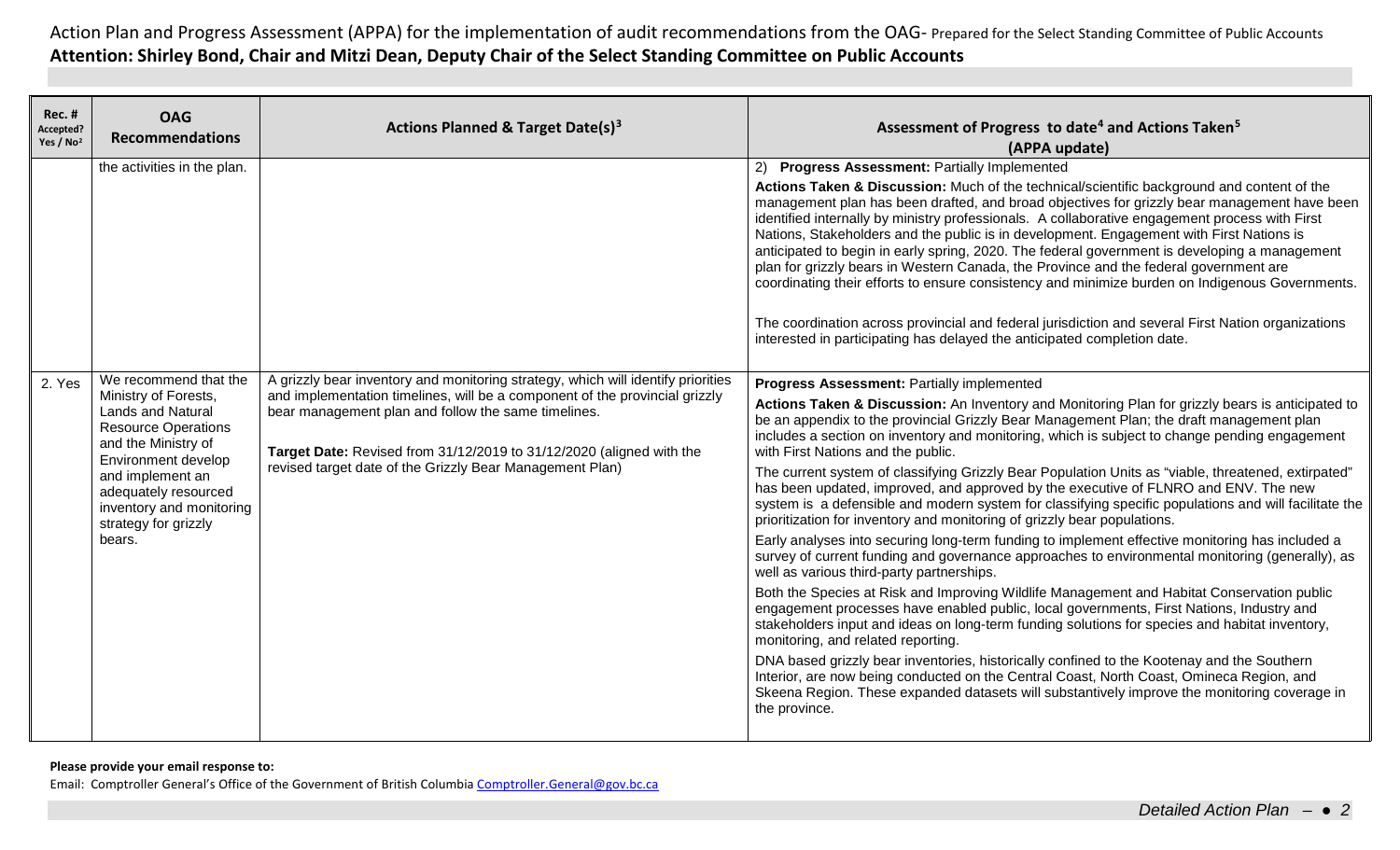| <b>Rec. #</b><br>Accepted?<br>Yes / No <sup>2</sup> | <b>OAG</b><br><b>Recommendations</b>                                                                                                                                                                                                                                                                         | <b>Actions Planned &amp; Target Date(s)</b> <sup>3</sup>                                                                                                                                                                                                                                                                                                                                                                                                                                                                           | Assessment of Progress to date <sup>4</sup> and Actions Taken <sup>5</sup><br>(APPA update)                                                                                                                                                                                                                                                                                                                                                                                                                                                                                                                                                                                                                                                                                                                                                                                                                                                                      |
|-----------------------------------------------------|--------------------------------------------------------------------------------------------------------------------------------------------------------------------------------------------------------------------------------------------------------------------------------------------------------------|------------------------------------------------------------------------------------------------------------------------------------------------------------------------------------------------------------------------------------------------------------------------------------------------------------------------------------------------------------------------------------------------------------------------------------------------------------------------------------------------------------------------------------|------------------------------------------------------------------------------------------------------------------------------------------------------------------------------------------------------------------------------------------------------------------------------------------------------------------------------------------------------------------------------------------------------------------------------------------------------------------------------------------------------------------------------------------------------------------------------------------------------------------------------------------------------------------------------------------------------------------------------------------------------------------------------------------------------------------------------------------------------------------------------------------------------------------------------------------------------------------|
| 3. Yes                                              | We recommend that the<br>Ministry of Forests,<br><b>Lands and Natural</b><br><b>Resource Operations</b><br>revise its policy and<br>procedures to determine<br>how uncertainty will be<br>accounted for when<br>determining grizzly bear-<br>hunt allocations and to<br>be transparent about the<br>process. | The Province will consider the recommendations of the 2016 Scientific<br>Review and McLellan et al (2017) to act on this audit recommendation.<br>Engage First Nations and key stakeholders on proposed changes.<br>Grizzly Harvest Management Procedure will be modified to address<br>uncertainty explicitly, and guidance for documenting and reporting<br>uncertainties in population estimates will be developed.<br>Target Date: 31/12/2018 - Completed                                                                      | Progress Assessment: Alternate Action Taken<br>Actions Taken & Discussion: Licensed grizzly bear hunting in British Columbia was banned in<br>the winter of 2017. The grizzly bear hunt ban negates the requirement to account for uncertainty in<br>population estimates when allocating hunting opportunities.                                                                                                                                                                                                                                                                                                                                                                                                                                                                                                                                                                                                                                                 |
| 4. Yes                                              | We recommend that the<br>Ministry of Environment<br>ensure the Conservation<br>Officer Service has the<br>appropriate resources<br>and tools for preventing<br>and responding to<br>conflicts with grizzly<br>bears.                                                                                         | Review current resourcing and tools for preventing and responding to<br>conflicts with grizzly bears. Identify options to appropriately resource and<br>develop new tools based on review outcomes.<br>Target Date: Revised from 31/12/2018 to ongoing<br>2)<br>Further review of resourcing and tools is anticipated pending the<br>requirements of the Conservation Officer Service to support<br>implementation of final of the Grizzly Bear Management Plan.<br>Target Date: Revised from 31/12/2019 to ongoing                | <b>Progress Assessment: Fully or substantially implemented</b><br>Actions Taken & Discussion: The Conservation Officer Service has developed an Action Plan<br>that identifies roles and responsibilities, status of required actions, estimated resources required,<br>and the estimated timelines. A 5 year Strategic Plan with WildSafe BC was completed, includes<br>mitigation options (i.e. electric fencing programs) and strategies for program expansion for areas<br>with human-grizzly bear conflict. Additional funding has been provided to mitigate human-bear<br>conflict in the Bella Coola Valley and Kitimat.<br>2) Progress Assessment: Partially implemented<br>Actions Taken & Discussion: A draft section of the Provincial Grizzly Bear Management plan<br>includes resourcing, tools, and actions to mitigate conflict between humans and grizzly bears.<br>Collaboration and engagement with First Nations and stakeholders is pending. |
| 5. Yes                                              | We recommend that the<br>Ministry of Forests,<br><b>Lands and Natural</b><br><b>Resource Operations</b><br>and the Ministry of<br>Environment develop<br>clear policies and<br>procedures for bear<br>viewing.                                                                                               | Approve Terms of Reference and work plan for collaborative working<br>1)<br>group, including First Nations and stakeholders, to support development<br>of policies and procedures for wildlife viewing in the interest of bear<br>conservation and sustainability of the bear viewing industry.<br>Target Date: Revised from 31/09/2018 to 31/12/2020 (aligned with the<br>revised dates for the Grizzly Bear Management Plan).<br>Draft interim policy and procedure for bear viewing<br>(2)<br>Target Date: 31/12/2019 completed | <b>Progress Assessment: Partially implemented</b><br>1)<br>Actions Taken & Discussion: Initial meetings have occurred with representatives from the bear<br>viewing industry, some First Nations and stakeholders; however, an approved Terms of Reference<br>is not completed. Engagement with First Nations on a provincial bear viewing strategy is<br>anticipated to commence in the spring of 2020.<br>2) Progress Assessment: Fully or substantially implemented<br><b>Actions Taken &amp; Discussion:</b><br>A review of the current bear viewing industry, including management issues, was completed which<br>is helping to inform an overarching commercial bear viewing strategy. A draft Provincial Bear<br>Viewing Strategy was completed and legislative tools to implement the policy are under<br>development. Specific policy and procedure have not yet been actioned and are pending                                                          |

**Please provide your email response to:**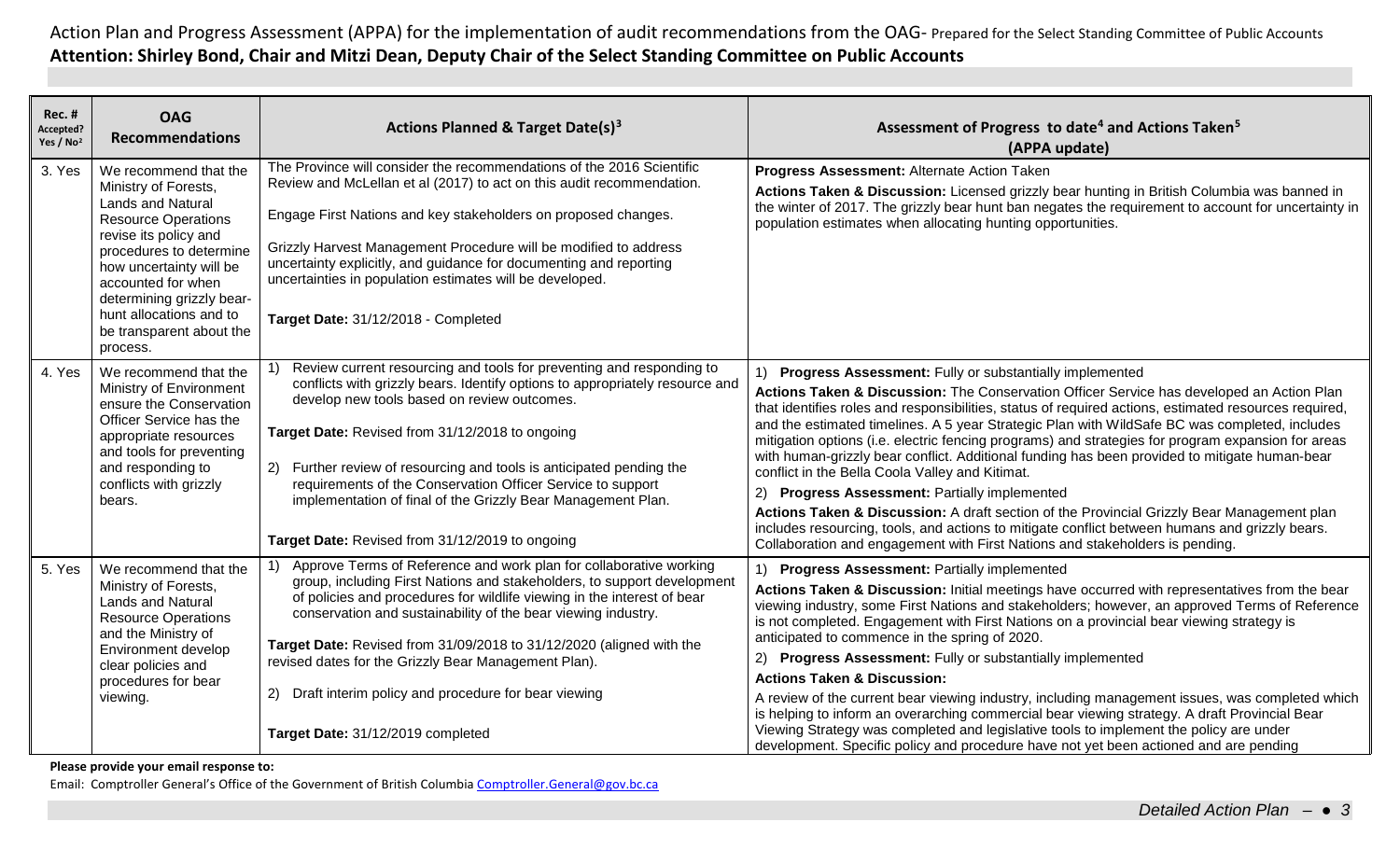| <b>Rec. #</b><br>Accepted?<br>Yes / No <sup>2</sup> | <b>OAG</b><br><b>Recommendations</b>                                                                                                                                                                                                                                               | Actions Planned & Target Date(s) <sup>3</sup>                                                                                                                                                                                                                                                                                                                                                                                                                                                                                                                                                                     | Assessment of Progress to date <sup>4</sup> and Actions Taken <sup>5</sup><br>(APPA update)                                                                                                                                                                                                                                                                                                                                                                                                                                                                                                                                                                                                                                                                                                                                                                                                                                                                                                                                             |
|-----------------------------------------------------|------------------------------------------------------------------------------------------------------------------------------------------------------------------------------------------------------------------------------------------------------------------------------------|-------------------------------------------------------------------------------------------------------------------------------------------------------------------------------------------------------------------------------------------------------------------------------------------------------------------------------------------------------------------------------------------------------------------------------------------------------------------------------------------------------------------------------------------------------------------------------------------------------------------|-----------------------------------------------------------------------------------------------------------------------------------------------------------------------------------------------------------------------------------------------------------------------------------------------------------------------------------------------------------------------------------------------------------------------------------------------------------------------------------------------------------------------------------------------------------------------------------------------------------------------------------------------------------------------------------------------------------------------------------------------------------------------------------------------------------------------------------------------------------------------------------------------------------------------------------------------------------------------------------------------------------------------------------------|
|                                                     |                                                                                                                                                                                                                                                                                    |                                                                                                                                                                                                                                                                                                                                                                                                                                                                                                                                                                                                                   | engagement with First Nations and the public. Throughout the engagement period, and while<br>policy and procedure are finalized, the draft discussion paper will serve as the interim best<br>available information to guide internal practices.                                                                                                                                                                                                                                                                                                                                                                                                                                                                                                                                                                                                                                                                                                                                                                                        |
| 6. Yes                                              | We recommend that the<br>Ministry of Forests,<br><b>Lands and Natural</b><br><b>Resource Operations</b><br>and the Ministry of<br>Environment identify<br>those grizzly bear<br>populations that are in<br>need of recovery and<br>outline what actions will<br>be taken and when. | Approve process to identify and prioritize specific populations for<br>enhancement activities and population specific objectives.<br>Target Date: Revised from 28/02/2018 to 31/04/2019 - completed<br>Population specific enhancement strategies will be developed based on<br>(2)<br>the prioritization process.<br>Revised: Population specific enhancement strategies will be developed<br>based on the grizzly bear management plan and assessments of specific<br>population units and implemented through regional planning processes.<br><b>Target Date: ongoing</b>                                      | 1) Progress Assessment: Fully or substantially implemented<br>Actions Taken & discussion: The current system of classifying Grizzly Bear Population Units as<br>"viable, threatened, extirpated" has been updated, improved, and approved by the executive of<br>FLNRO and ENV. The new system is a defensible and modern system for classifying specific<br>populations and will facilitate the prioritization for inventory and monitoring of grizzly bear<br>populations.<br>2) Progress Assessment: Partially Implemented<br>Actions Taken & Discussion: The Province has met with Indigenous groups and stakeholders<br>regarding recovery options for grizzly bear populations in south western areas of the province<br>where populations are high priority for recovery. Terms of Reference to guide the collaborative<br>approach for recovery of these populations are being drafted, and hazard, habitat, and<br>translocation assessments are underway to determine recovery feasibility, potential actions, and<br>timing. |
| 7. Yes                                              | We recommend that the<br>Ministry of Forests,<br><b>Lands and Natural</b><br><b>Resource Operations</b><br>and the Ministry of<br>Environment evaluate<br>and adjust as needed<br>the tools used to<br>mitigate industries'<br>impacts on grizzly bear<br>habitats.                | EAO will complete review of administrative inspections and effectiveness<br>evaluations of conditions, including specifically in relation to grizzly bear<br>conditions. In addition, Ministry of Environment and Climate Change<br>Strategy's review of professional reliance will be used to inform revisions<br>to guidelines and policies.<br>Target Date: 31/03/2019 - completed and ongoing<br>FLNR will review and recommend guidelines and policies for commercial<br>2)<br>berry harvesting to ensure this important food source for grizzly bears is<br>not overly impacted.<br>Target Date: 31/03/2020 | 1) Progress Assessment: Fully or substantially implemented<br>Actions Taken & Discussion: EAO Administrative reviews have been completed and are<br>ongoing.<br>The Province has received the final report on the independent professional reliance review and<br>acted on several recommendations including the introduction of Professional Governance Act to<br>strengthen governance of professionals. Other recommendations are being acting on including<br>building government capacity for compliance and enforcement.<br>2) Progress Assessment: Partially Implemented<br>Actions Taken & Discussion: Berry harvesting in portions of the Kootenay Region was restricted<br>through an order made under the Land Act and regulations have been enacted that prohibit<br>motorized access to important berry patches in the vicinity of Squamish/Lillooet. Further action are<br>planned to implement guidelines and policies for commercial berry harvesting at broader/provincial<br>scales.                                  |

**Please provide your email response to:**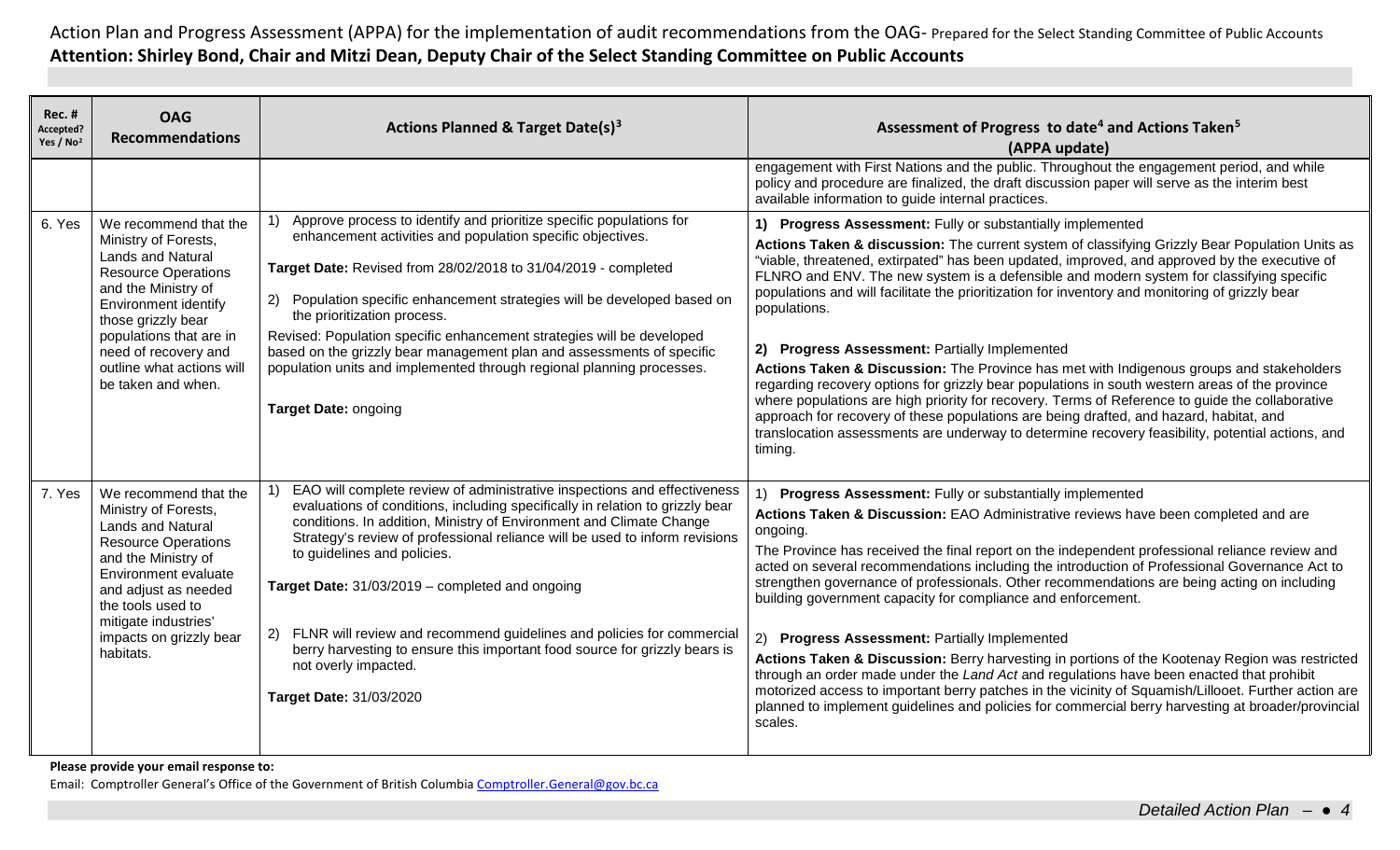| Rec.#<br>Accepted?<br>Yes / No <sup>2</sup> | <b>OAG</b><br><b>Recommendations</b>                                                                  | <b>Actions Planned &amp; Target Date(s)3</b>                                                                                                                                                                                                                                                               | Assessment of Progress to date <sup>4</sup> and Actions Taken <sup>5</sup><br>(APPA update)                                                                                                                                                                                                                                                                                                                                                                                                                                                                                                                                                                                                                                                                                                                                                                                                                                                                                                                                                                                                                                                                                                                                                                                                                                                                                                                                                                                                                                                                                                                                                                       |
|---------------------------------------------|-------------------------------------------------------------------------------------------------------|------------------------------------------------------------------------------------------------------------------------------------------------------------------------------------------------------------------------------------------------------------------------------------------------------------|-------------------------------------------------------------------------------------------------------------------------------------------------------------------------------------------------------------------------------------------------------------------------------------------------------------------------------------------------------------------------------------------------------------------------------------------------------------------------------------------------------------------------------------------------------------------------------------------------------------------------------------------------------------------------------------------------------------------------------------------------------------------------------------------------------------------------------------------------------------------------------------------------------------------------------------------------------------------------------------------------------------------------------------------------------------------------------------------------------------------------------------------------------------------------------------------------------------------------------------------------------------------------------------------------------------------------------------------------------------------------------------------------------------------------------------------------------------------------------------------------------------------------------------------------------------------------------------------------------------------------------------------------------------------|
|                                             |                                                                                                       | FLNR will continue to review and make improvements to tools used to<br>3)<br>mitigate industry impacts through ongoing commitment to updating the<br>cumulative effects assessment and reporting on the status of select<br>values.                                                                        | Provincial led research has confirmed that berries are a critical component of habitat for grizzly<br>bear conservation in some areas of the province. Mapping programs and models for the entire<br>province have been developed to gain a better understanding of their distribution and availability to<br>grizzly bears.                                                                                                                                                                                                                                                                                                                                                                                                                                                                                                                                                                                                                                                                                                                                                                                                                                                                                                                                                                                                                                                                                                                                                                                                                                                                                                                                      |
|                                             |                                                                                                       | Target Date: ongoing                                                                                                                                                                                                                                                                                       | <b>Progress Assessment: Fully or substantially implemented</b><br>3)                                                                                                                                                                                                                                                                                                                                                                                                                                                                                                                                                                                                                                                                                                                                                                                                                                                                                                                                                                                                                                                                                                                                                                                                                                                                                                                                                                                                                                                                                                                                                                                              |
|                                             |                                                                                                       |                                                                                                                                                                                                                                                                                                            | Actions Taken & Discussion: The Cumulative Effects Framework (CEF) is a set of policies,<br>procedures and decision support tools to assess and track the current condition and trend of<br>values to ensure they stay within government's existing objectives. The goal of the CEF Grizzly<br>Bear Assessment Protocol is to provide a GIS indicator-based assessment procedure that will help<br>evaluate the combined effects of multiple land uses and activities, resource sector development<br>and natural disturbances on grizzly bear habitat and populations. The CEF assessment protocol is<br>designed to support natural resource decision-making by: 1) providing current condition and trend<br>information on land use and natural disturbance factors that represent potential hazards to grizzly<br>bear habitat and population goals in support of strategic-level resource allocation decisions (e.g.<br>AAC determinations) and modernized Land Use Planning tables; 2) evaluating the effectiveness of<br>existing or proposed legal designations, policy and or guidance at mitigating current or projected<br>impacts on grizzly bear; 3) providing landscape-level summary information (e.g. road density) and<br>mapped products to support tactical-level (e.g. access management planning); and by 4) providing<br>broader landscape-level information context for individual project-level authorization decisions to<br>help understand the incremental effects of individual projects or transactions relative to other land<br>-use and/or natural disturbance related factors that affect grizzly bear in the broader landscape. |
|                                             |                                                                                                       |                                                                                                                                                                                                                                                                                                            | Using the CEF grizzly bear assessment protocol, assessments have been completed for Grizzly<br>bear and published reports and/or results are publicly available for the Northeast Region and<br>South Coast Region, with additional reports across the province anticipated to be published in FY<br>2020/21. Guidance to assist decision makers in using these assessments is under development<br>and will include guidance on how the CEF assessments can inform the consideration of industrial<br>development impacts on grizzly bears and their habitats.                                                                                                                                                                                                                                                                                                                                                                                                                                                                                                                                                                                                                                                                                                                                                                                                                                                                                                                                                                                                                                                                                                   |
| 8. Yes                                      | We recommend that the                                                                                 | The Ministry of Forests, Lands, Natural Resource Operations and Rural                                                                                                                                                                                                                                      | <b>Progress Assessment: Partially implemented</b>                                                                                                                                                                                                                                                                                                                                                                                                                                                                                                                                                                                                                                                                                                                                                                                                                                                                                                                                                                                                                                                                                                                                                                                                                                                                                                                                                                                                                                                                                                                                                                                                                 |
|                                             | Ministry of Forests,<br><b>Lands and Natural</b><br><b>Resource Operations</b><br>and the Ministry of | Development and the Ministry of Environment and Climate Change Strategy<br>are currently evaluating these designations at the stand and landscape-scale<br>through the reviews of established Government Action Regulation orders,<br>Forest and Range Evaluation Program and Cumulative Effects Framework | Actions Taken & Discussion: 740 Wildlife Habitat Areas for grizzly bears are currently in place,<br>the most recent being established in February, 2019. Further Wildlife Habitat Areas specific to<br>Grizzly Bears are being considered. An internal working group was established to assess whether<br>these management tools were being deployed appropriately. Ministry of Environment and Climate                                                                                                                                                                                                                                                                                                                                                                                                                                                                                                                                                                                                                                                                                                                                                                                                                                                                                                                                                                                                                                                                                                                                                                                                                                                           |

**Please provide your email response to:**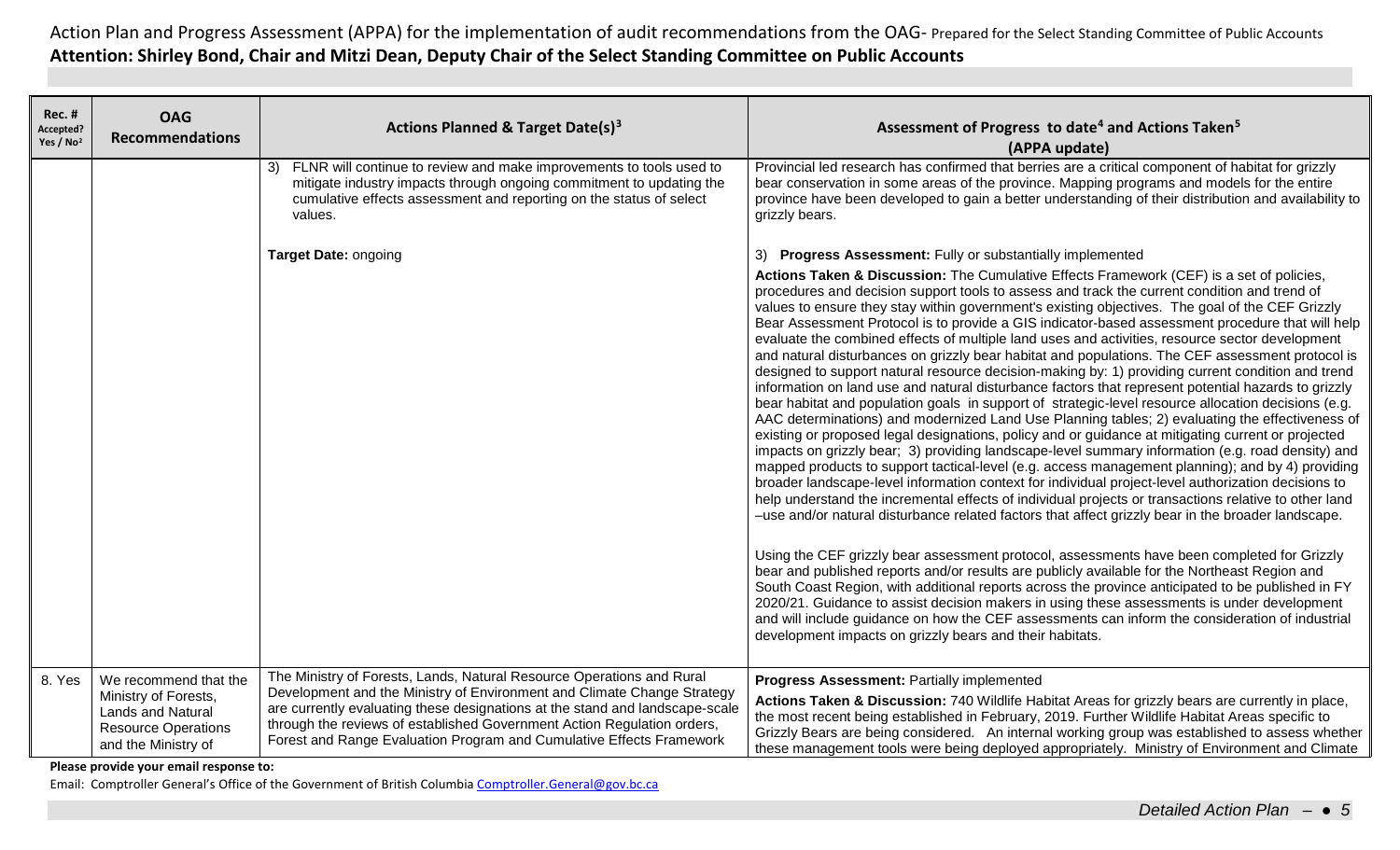| <b>Rec. #</b><br>Accepted?<br>Yes / No <sup>2</sup> | <b>OAG</b><br><b>Recommendations</b>                                                                                                                                                                                                                                                   | Actions Planned & Target Date(s) <sup>3</sup>                                                                                                                                                                                                                                                                                                                                                                                                                                                                                                                                                                                     | Assessment of Progress to date <sup>4</sup> and Actions Taken <sup>5</sup><br>(APPA update)                                                                                                                                                                                                                                                                                                                                                                                                                                                                                                                                                                                                                                                                                                                                                                                                                                                                                                                                                                                                                                    |
|-----------------------------------------------------|----------------------------------------------------------------------------------------------------------------------------------------------------------------------------------------------------------------------------------------------------------------------------------------|-----------------------------------------------------------------------------------------------------------------------------------------------------------------------------------------------------------------------------------------------------------------------------------------------------------------------------------------------------------------------------------------------------------------------------------------------------------------------------------------------------------------------------------------------------------------------------------------------------------------------------------|--------------------------------------------------------------------------------------------------------------------------------------------------------------------------------------------------------------------------------------------------------------------------------------------------------------------------------------------------------------------------------------------------------------------------------------------------------------------------------------------------------------------------------------------------------------------------------------------------------------------------------------------------------------------------------------------------------------------------------------------------------------------------------------------------------------------------------------------------------------------------------------------------------------------------------------------------------------------------------------------------------------------------------------------------------------------------------------------------------------------------------|
|                                                     | Environment to evaluate<br>and adjust as needed<br>tools to conserve grizzly<br>bear habitats.                                                                                                                                                                                         | assessments. The effectiveness review of these tools will continue and<br>adjustments (e.g., updates to the Forest and Range Practices Act,<br>development of guidance, creation of fines) will be recommended as<br>required.                                                                                                                                                                                                                                                                                                                                                                                                    | Change Strategy focus has been on species at risk and is assessing a number of policy options<br>intended to create better outcomes for species and ecosystems at risk which will also help to<br>inform improvements to management tools for grizzly bear.                                                                                                                                                                                                                                                                                                                                                                                                                                                                                                                                                                                                                                                                                                                                                                                                                                                                    |
|                                                     |                                                                                                                                                                                                                                                                                        | Ministry of Environment and Climate Change Strategy will be leading a<br>review of habitat protection tools as part of the mandate commitment to<br>develop endangered species legislation for the province. That process will<br>assess gaps and develop new tools to conserve habitat (potentially including<br>grizzly bears)<br><b>Target Date: ongoing</b>                                                                                                                                                                                                                                                                   | The 2017 government mandate commitment to improve wildlife management and habitat<br>conservation in BC also contributes to this by undertaking a comprehensive review of the wildlife<br>management and habitat conservation regime. The results of these key projects will inform the on-<br>going delivery of existing habitat conservation tools and options for new tools. FLNRO and ENV<br>are developing a pilot project to evaluate the potential risk of habitat loss and/or degradation within<br>habitat designations, to allow for the monitoring and reporting on the condition of these designated<br>areas.                                                                                                                                                                                                                                                                                                                                                                                                                                                                                                     |
|                                                     |                                                                                                                                                                                                                                                                                        |                                                                                                                                                                                                                                                                                                                                                                                                                                                                                                                                                                                                                                   |                                                                                                                                                                                                                                                                                                                                                                                                                                                                                                                                                                                                                                                                                                                                                                                                                                                                                                                                                                                                                                                                                                                                |
| 9. Yes                                              | We recommend that the<br>Ministry of Forests,<br><b>Lands and Natural</b><br><b>Resource Operations</b><br>and the Ministry of<br>Environment report out<br>to the public and<br>legislators on how well it<br>is managing grizzly bear<br>populations throughout<br>British Columbia. | Revise provincial status assessment, web-based metrics and maps, and<br>1)<br>associated reporting pages on Environmental Reporting BC.<br>Target Date: Revised from ongoing to Fall 2019 - Completed<br>Complete review and provide recommendations for the effectiveness of<br>2)<br>ongoing grizzly bear management efforts in making the information<br>available to the public and legislators<br>Target Date: Revised from 31/09/2018 to 31/12/2020<br>Continuation of the practice of publishing peer-reviewed<br>3)<br>literature/research. Commit to facilitating access for the public to source<br>these publications. | Progress Assessment: Fully or Substantially Implemented<br>Actions Taken & Discussion: The current system of classifying Grizzly Bear Population Units as<br>"viable, threatened, extirpated" has been updated, improved, and approved by the executive of<br>FLNRO and ENV. The new system is a defensible and modern system for classifying specific<br>populations and will facilitate the prioritization for inventory and monitoring of grizzly bear<br>populations. A comprehensive and user-friendly version of this system is anticipated to be online<br>and available to the public by April 1, 2020.<br>2) Progress Assessment: Partially implemented<br>Actions Taken & Discussion: A performance management framework for wildlife management<br>and habitat conservation priorities as well as an improved communication strategy to better share<br>information with First Nations, stakeholders and public are two priority activities for the Together for<br>Wildlife Strategy. A Minister's Wildlife Advisory Council will be implemented to support reporting to<br>both the public and senior government. |
|                                                     |                                                                                                                                                                                                                                                                                        | <b>Target Date: ongoing</b>                                                                                                                                                                                                                                                                                                                                                                                                                                                                                                                                                                                                       | 3) Progress Assessment: Fully or Substantially Implemented                                                                                                                                                                                                                                                                                                                                                                                                                                                                                                                                                                                                                                                                                                                                                                                                                                                                                                                                                                                                                                                                     |
|                                                     |                                                                                                                                                                                                                                                                                        |                                                                                                                                                                                                                                                                                                                                                                                                                                                                                                                                                                                                                                   | Actions Taken & Discussion: Provincial staff, in partnership with the scientific community,<br>continues to publish peer-reviewed literature/research in locations accessible to the public. In the<br>past year publications on the impacts of road densities on Grizzly Bear conservation, unreported<br>mortality rates, and habitat modelling specific to berry crops have been published.                                                                                                                                                                                                                                                                                                                                                                                                                                                                                                                                                                                                                                                                                                                                 |

## **Please provide your email response to:**